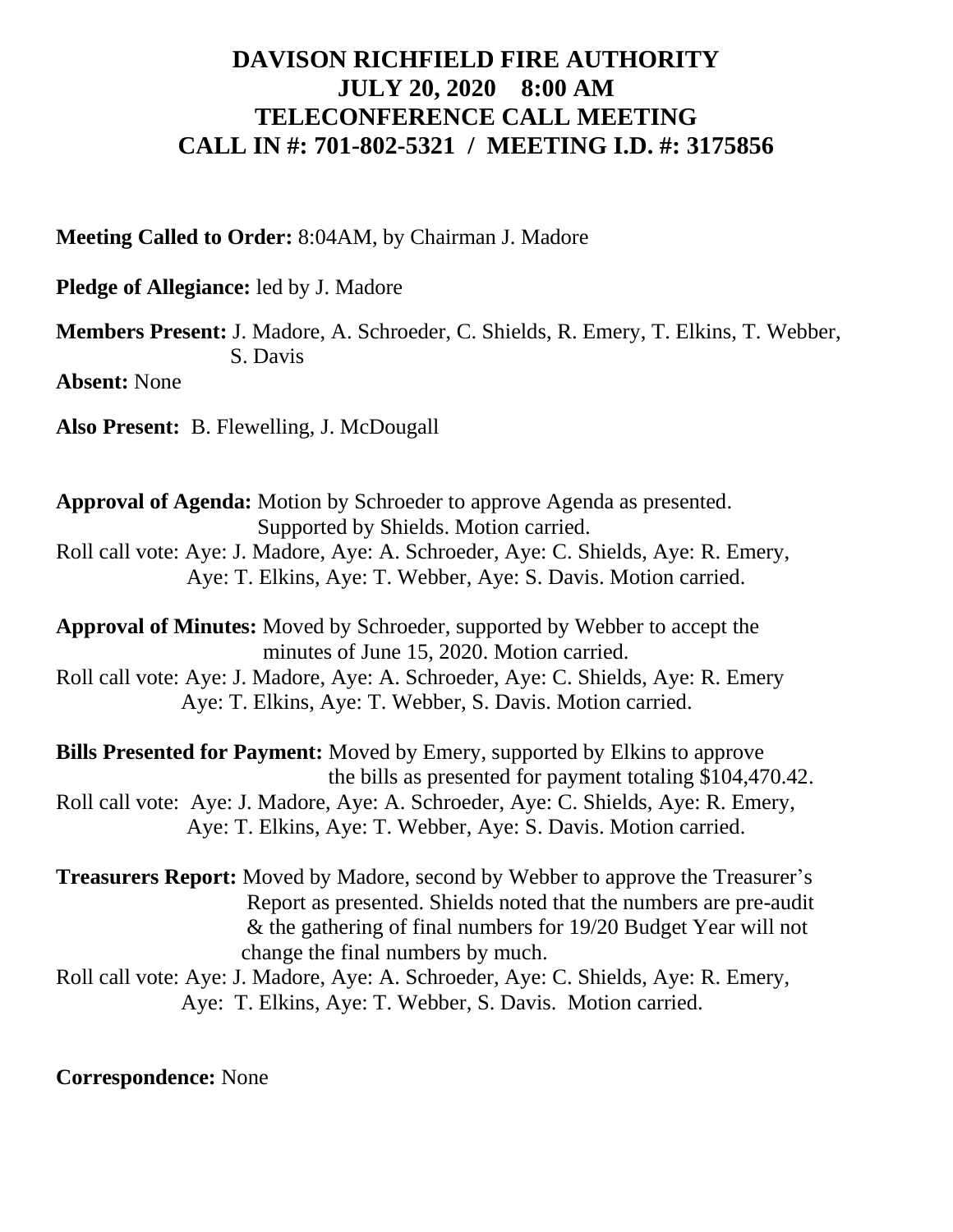Davison Richfield Fire Authority July 20, 2020 Page 2

## **Unfinished:** None

**New Business: NOTE: "**Fire Authority Agreement Text Amendment" should've been placed under Unfinished Business: Amendment drafts were presented by Richfield Twp. & the Fire Chief. A letter from the City's attorney recommends more clarity. After much discussion regarding there being no rush to make changes to such an old document before November 2020, the Board agreed to have each Municipality bring back their amendment suggestions at the August 17, 2020, meeting as well as last month's motion to create a Committee to review & oversee moving forward with any amendments pertaining to the document as a whole, not just the section on providing medical services.

> Election of Officers: Moved by Emery, supported by Elkins, to keep current Board Members in their respective positions.

Roll call vote: Aye: J. Madore, Aye: A. Schroeder, Aye: C. Shields, Aye: R. Emery, Aye: T. Elkins, Aye: T. Webber, S. Davis. Motion carried.

**Personnel Committee:** Motion to approve Captain Andrews moving to regular status after 12-month review. Lieutenant Cole progressing well at 3-month review. Moved by Elkins, supported by Emery. Motion carried.

> Firefighter Little was on suspension pending further investigation in An incident over Memorial weekend. Motion made by Elkins, supported by Emery to bring back to regular status.

Roll call vote: Aye: J. Madore, Aye: A. Schroeder, Aye: C. Shields, Aye: R. Emery, Aye: T. Elkins, Aye: T. Webber, Aye: S. Davis. Motion carried.

**Chief's Report:** Had a couple "slower" months but volume has picked up with the summer weather. Ladder testing has been done for the year. Hose testing coming up in September. Diamond Excavating obtaining permits to do sidewalk replacement in front of Station 1 bays. Station 1 bay floors being sealed later in the summer by local company Great Lakes Paint, Rob Eunice. R-16 generator blew up due to the manufacturer not placing a dust guard in place to keep it clean & free of debris. Chief working with Payette & KME to find out who will incur the \$4700, plus labor, expense. Not an isolated incident. As of Friday, July 17, 2020, a program through the State sent over a company to pick up & dispose of Class B Foam.